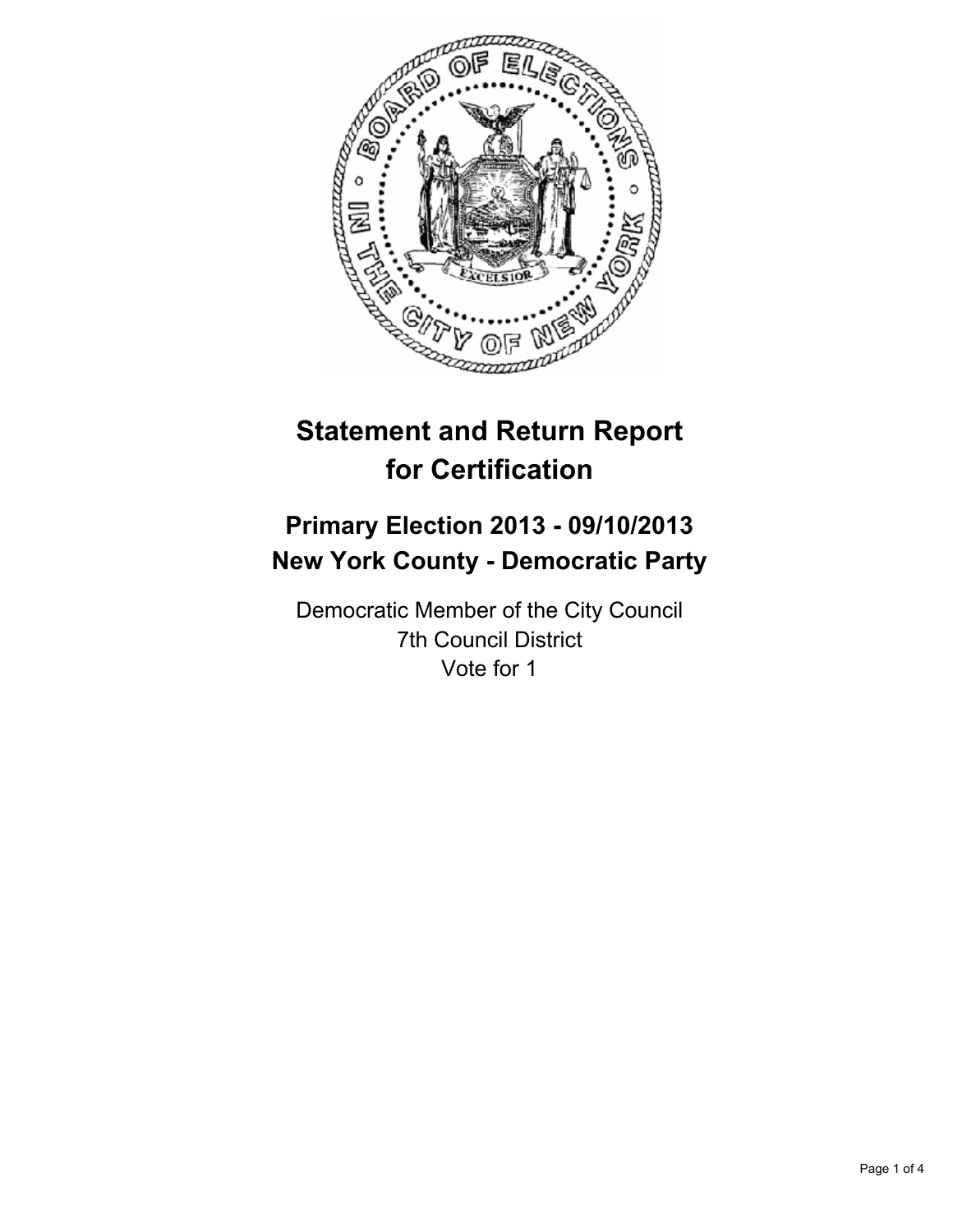

## **Assembly District 69**

| <b>EMERGENCY</b>            | 40          |
|-----------------------------|-------------|
| ABSENTEE/MILITARY           | 298         |
| <b>FEDERAL</b>              | 0           |
| <b>SPECIAL PRESIDENTIAL</b> | $\mathbf 0$ |
| <b>AFFIDAVIT</b>            | 140         |
| <b>ALICIA BARKSDALE</b>     | 253         |
| <b>BRODIE ENOCH</b>         | 83          |
| JOYCE S. JOHNSON            | 1,759       |
| <b>MANUEL LANTIGUA</b>      | 324         |
| <b>MARK LEVINE</b>          | 4,979       |
| MARK T. OTTO                | 347         |
| <b>ZEAD RAMADAN</b>         | 213         |
| DAVID SASSCER-BURGOS        | 283         |
| LUIS M. TEJADA              | 541         |
| <b>RUBEN DARIO VARGAS</b>   | 213         |
| <b>Total Votes</b>          | 8,995       |

#### **Assembly District 70**

| <b>Total Votes</b>          | 2,852 |
|-----------------------------|-------|
| <b>RUBEN DARIO VARGAS</b>   | 94    |
| LUIS M. TEJADA              | 558   |
| DAVID SASSCER-BURGOS        | 136   |
| <b>ZEAD RAMADAN</b>         | 113   |
| MARK T. OTTO                | 113   |
| <b>MARK LEVINE</b>          | 851   |
| <b>MANUEL LANTIGUA</b>      | 285   |
| JOYCE S. JOHNSON            | 359   |
| <b>BRODIE ENOCH</b>         | 31    |
| ALICIA BARKSDALE            | 312   |
| AFFIDAVIT                   | 51    |
| <b>SPECIAL PRESIDENTIAL</b> | 0     |
| <b>FEDERAL</b>              | 0     |
| ABSENTEE/MILITARY           | 79    |
| <b>EMERGENCY</b>            | 1     |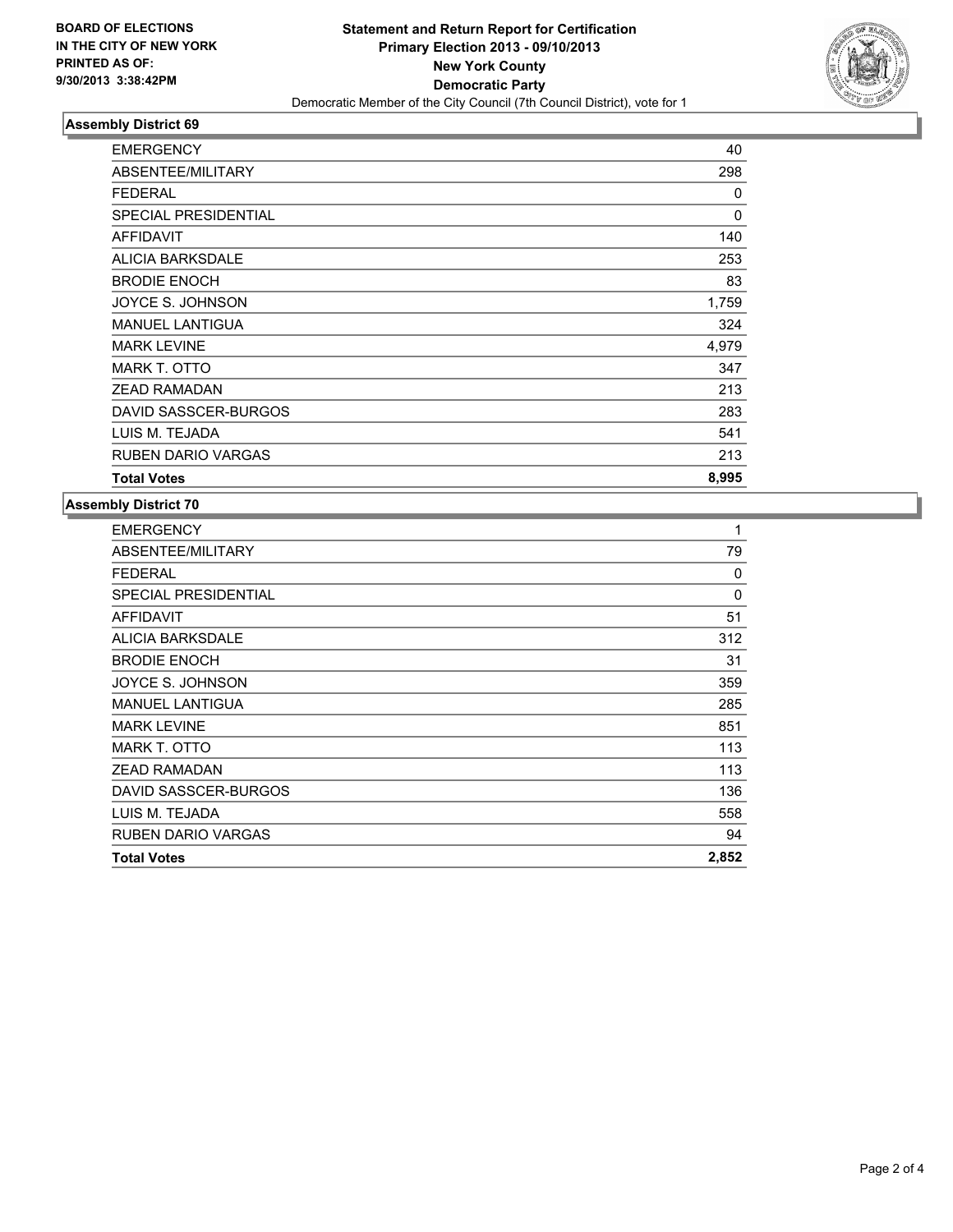

## **Assembly District 71**

| <b>EMERGENCY</b>               | 45           |
|--------------------------------|--------------|
| ABSENTEE/MILITARY              | 145          |
| <b>FEDERAL</b>                 | $\mathbf{0}$ |
| <b>SPECIAL PRESIDENTIAL</b>    | 0            |
| <b>AFFIDAVIT</b>               | 174          |
| <b>ALICIA BARKSDALE</b>        | 256          |
| <b>BRODIE ENOCH</b>            | 117          |
| JOYCE S. JOHNSON               | 990          |
| <b>MANUEL LANTIGUA</b>         | 745          |
| <b>MARK LEVINE</b>             | 1,624        |
| <b>MARK T. OTTO</b>            | 159          |
| <b>ZEAD RAMADAN</b>            | 331          |
| DAVID SASSCER-BURGOS           | 260          |
| LUIS M. TEJADA                 | 1,462        |
| <b>RUBEN DARIO VARGAS</b>      | 216          |
| GERALD D. POWELL (WRITE-IN)    | 1            |
| VINCE MORAN (WRITE-IN)         | 1            |
| <b>VINCE MORGAN (WRITE-IN)</b> | 1            |
| <b>Total Votes</b>             | 6,163        |